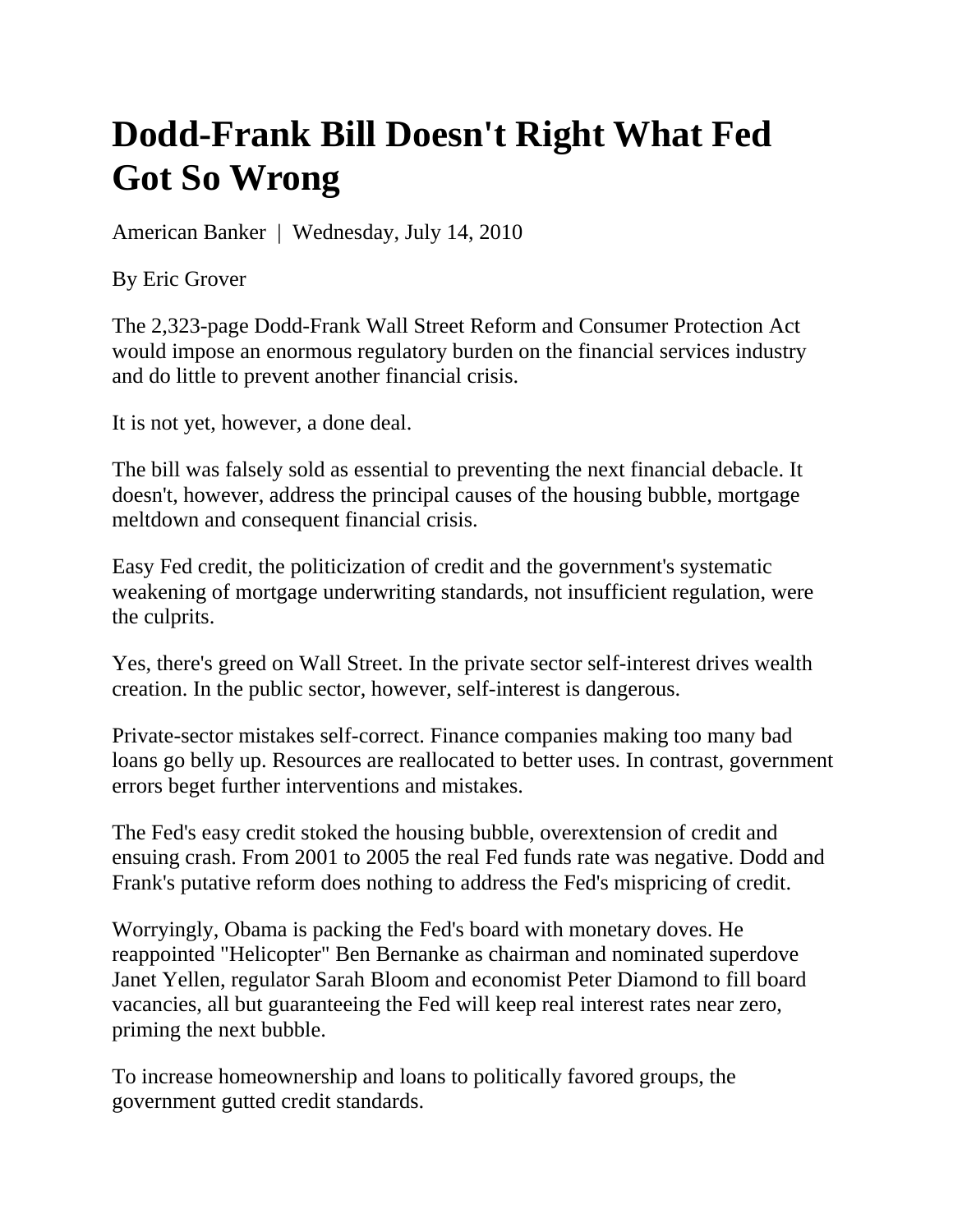In 2003 Barney Frank enthused, "I want to roll the dice a little bit more in this situation toward subsidized housing." Fannie Mae and Freddie Mac cheerleader Maxine Waters said, "We do not have a crisis at Freddie Mac, and in particular at Fannie Mae. … In fact, the GSEs have exceeded their housing goals." Therein lies the problem.

HUD demanded Fannie and Freddie increase the percent of mortgages they bought or guaranteed for less-affluent Americans. HUD gave them 2006 targets 53% of mortgages should be low and moderate income and 38% to underserved area borrowers.

Fannie and Freddie exceeded their bogeys, purchasing 3.7 million mortgages for "low-and-moderate-income families," 1.8 million for "very-low-income" or "lowincome-families in low-income neighborhoods" and 2.1 million from "underserved areas."

Lo, from the fourth quarter of 2006 to the fourth quarter of 2009 mortgage chargeoffs ballooned by 1,820%.

With taxpayers pouring money into failed, now-80%-government-owned mortgage Goliaths Fannie and Freddie, it will get worse. Real reform would privatize and break them up into businesses small enough that each would be allowed to sink or swim.

The market and the possibility of failure for shareholders, creditors and management are a better regulator and steward of the public interest than Washington mandarins.

CRA was used to force banks to make loans to politically favored borrowers they would not otherwise have made. Genuine reform would permit credit to be allocated on economic merits.

At least America's top 10 financial institutions are "too big to fail," with attendant moral hazard. Dodd and Frank enshrine "too big to fail." It's not at all clear, however, that the time-tested bankruptcy process wouldn't be entirely adequate to deal with a colossus such as Bank of America if it failed. Dodd and Frank should define "too big to fail" and make the case for breaking up institutions above the threshold.

Much of their bill doesn't even offer a fig leaf for addressing the financial crisis.